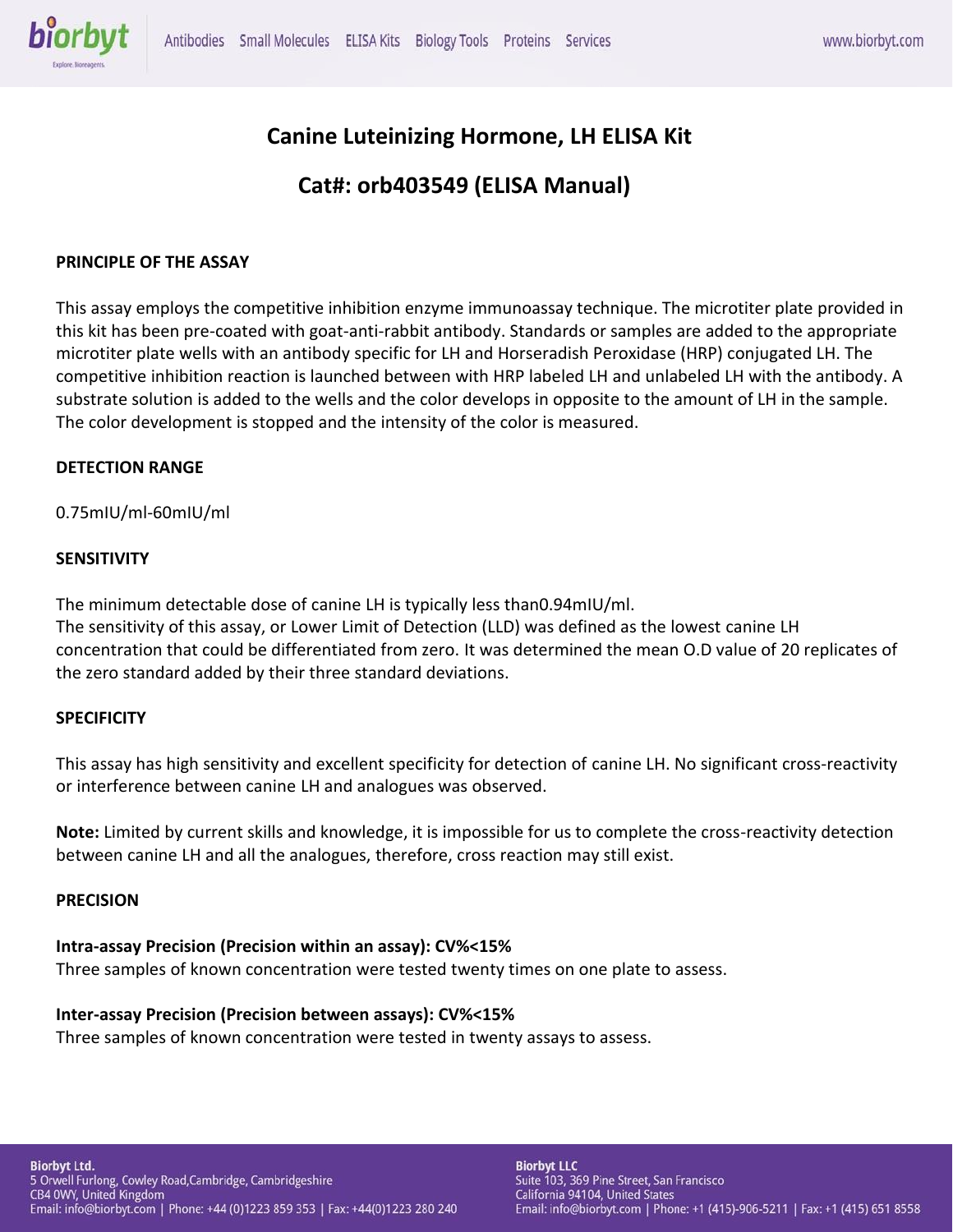

## **LIMITATIONS OF THE PROCEDURE**

- **FOR RESEARCH USE ONLY. NOT FOR USE IN DIAGNOSTIC PROCEDURES.**
- The kit should not be used beyond the expiration date on the kit label.
- Do not mix or substitute reagents with those from other lots or sources.
- If samples generate values higher than the highest standard, dilute the samples and repeat the assay.
- Any variation in operator, pipetting technique, washing technique, incubation time or temperature, and kit age can cause variation in binding.
- This assay is designed to eliminate interference by soluble receptors, binding proteins, and other factors present in biological samples. Until all factors have been tested in the Immunoassay, the possibility of interference cannot be excluded.

### **MATERIALS PROVIDED**

| Reagents                       | Quantity          |
|--------------------------------|-------------------|
| Assay plate                    | $1(96$ wells)     |
| Standard                       | $6 \times 0.5$ ml |
| Antibody                       | 1x6ml             |
| HRP-conjugate                  | $1 \times 6$ ml   |
| Wash Buffer (20 x concentrate) | $1 \times 15$ ml  |
| Substrate A                    | $1 \times 7$ ml   |
| Substrate B                    | $1 \times 7$ ml   |
| <b>Stop Solution</b>           | $1 \times 7$ ml   |
| Adhesive Strip (For 96 wells)  | 4                 |
| Instruction manual             | 1                 |

## **STANDARD CONCENTRATION**

| <u>.</u><br>---<br>iuai u                        | - -<br>υc | $\sim$<br>◡          | $\sim$<br>- - - | $\sim$<br>--   | ∼<br>ັ                | $\sim$ $\sim$<br>ັ |
|--------------------------------------------------|-----------|----------------------|-----------------|----------------|-----------------------|--------------------|
| - -<br>1/mL<br>itration<br>anno<br>$\sim$<br>. . |           | --<br>. . <i>.</i> J | --<br><u>.</u>  | $\sim$<br>---- | $\sim$<br>. .<br>---- | $\sim$<br>σU       |

#### **STORAGE**

| Unopened kit | Store at 2 -8°C. Do not use the kit beyond the expiration date. |
|--------------|-----------------------------------------------------------------|
| Opened kit   | May be stored for up to one month at 2 -8° C.                   |

### **\*Provided this is within the expiration date of the kit.**

### **OTHER SUPPLIES REQUIRED**

- Microplate reader capable of measuring absorbance at 450 nm, with the correction wavelength set at 600 nm-630 nm.
- An incubator which can provide stable incubation conditions up to 37°C±0.5°C.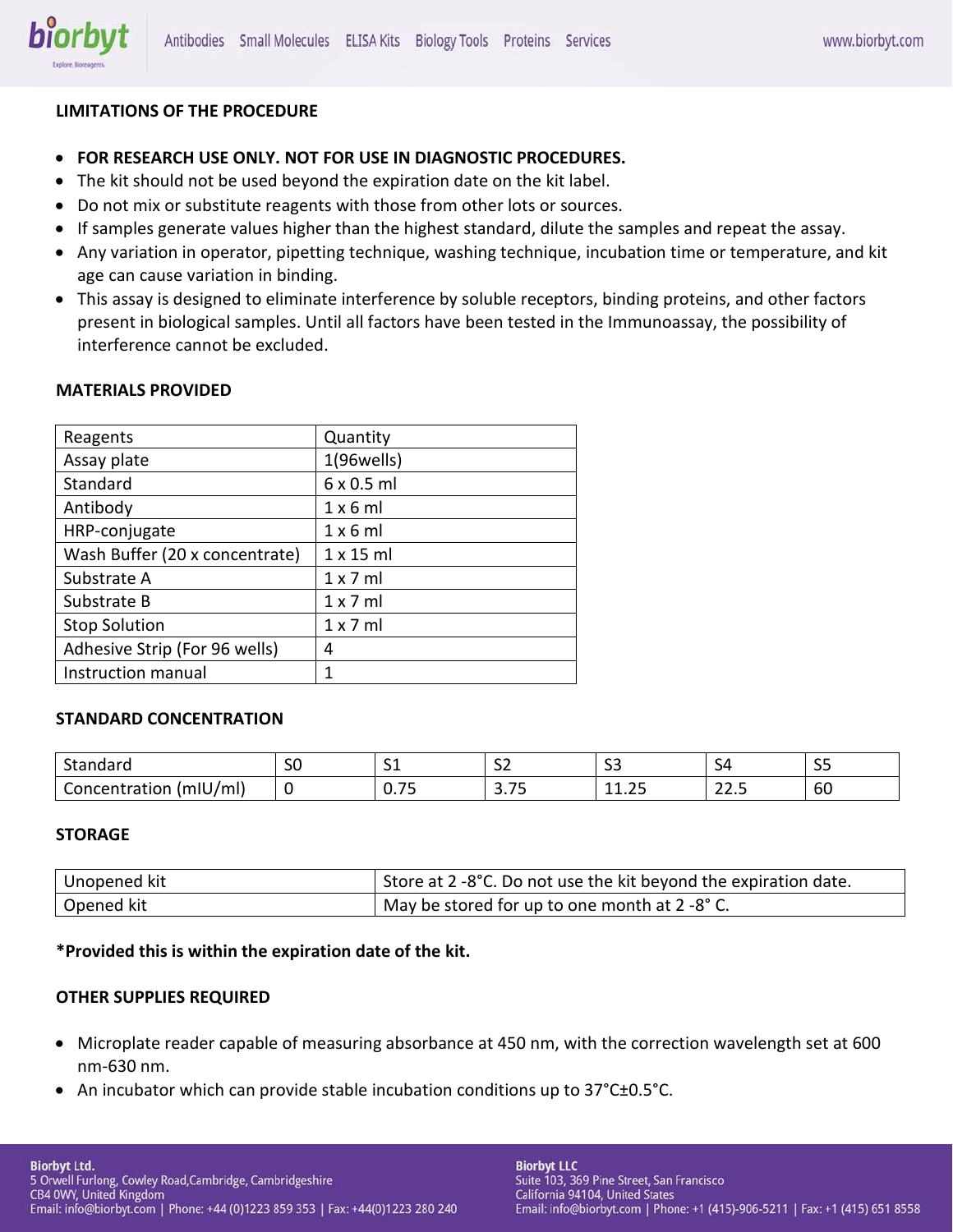

- Squirt bottle, manifold dispenser, or automated microplate washer.
- Absorbent paper for blotting the microtiter plate.
- 100 mL and 500 mL graduated cylinders.
- Deionized or distilled water.
- Pipettes and pipette tips.
- Test tubes for dilution.

#### **PRECAUTIONS**

The Stop Solution provided with this kit is an acid solution. Wear eye, hand, face, and clothing protection when using this material.

### **SAMPLE COLLECTION AND STORAGE**

- **Serum** Use a serum separator tube (SST) and allow samples to clot for two hours at room temperature or overnight at 4°C before centrifugation for 15 minutes at 1000 ×g. Remove serum and assay immediately or aliquot and store samples at -20°C or -80°C. Avoid repeated freeze-thaw cycles.
- **Plasma** Collect plasma using EDTA, or heparin as an anticoagulant. Centrifuge for 15 minutes at 1000 ×g at 2- 8°C within 30 minutes of collection. Assay immediately or aliquot and store samples at -20°C or -80°C. Avoid repeated freeze-thaw cycles.
- **Tissue Homogenates** 100mg tissue was rinsed with 1X PBS, homogenized in 1 ml of 1X PBS and stored overnight at -20°C. After two freeze-thaw cycles were performed to break the cell membranes, the homogenates were centrifuged for 5 minutes at 5000 x g, 2 -8°C. The supernate was removed and assayed immediately. Alternatively, aliquot and store samples at -20°C or -80°C. Centrifuge the sample again after thawing before the assay. Avoid repeated freeze-thaw cycles.

#### **Note:**

- 1. Biorbyt is only responsible for the kit itself, but not for the samples consumed during the assay. The user should calculate the possible amount of the samples used in the whole test. Please reserve sufficient samples in advance.
- 2. Samples to be used within 5 days may be stored at 2-8°C, otherwise samples must be stored at -20°C (≤1month) or -80°C (≤2month) to avoid loss of bioactivity and contamination.
- 3. Grossly hemolyzed samples are not suitable for use in this assay.
- 4. If the samples are not indicated in the manual, a preliminary experiment to determine the validity of the kit is necessary.
- 5. Please predict the concentration before assaying. If values for these are not within the range of the standard curve, users must determine the optimal sample dilutions for their particular experiments.
- 6. Tissue or cell extraction samples prepared by chemical lysis buffer may cause unexpected ELISA results due to the impacts of certain chemicals.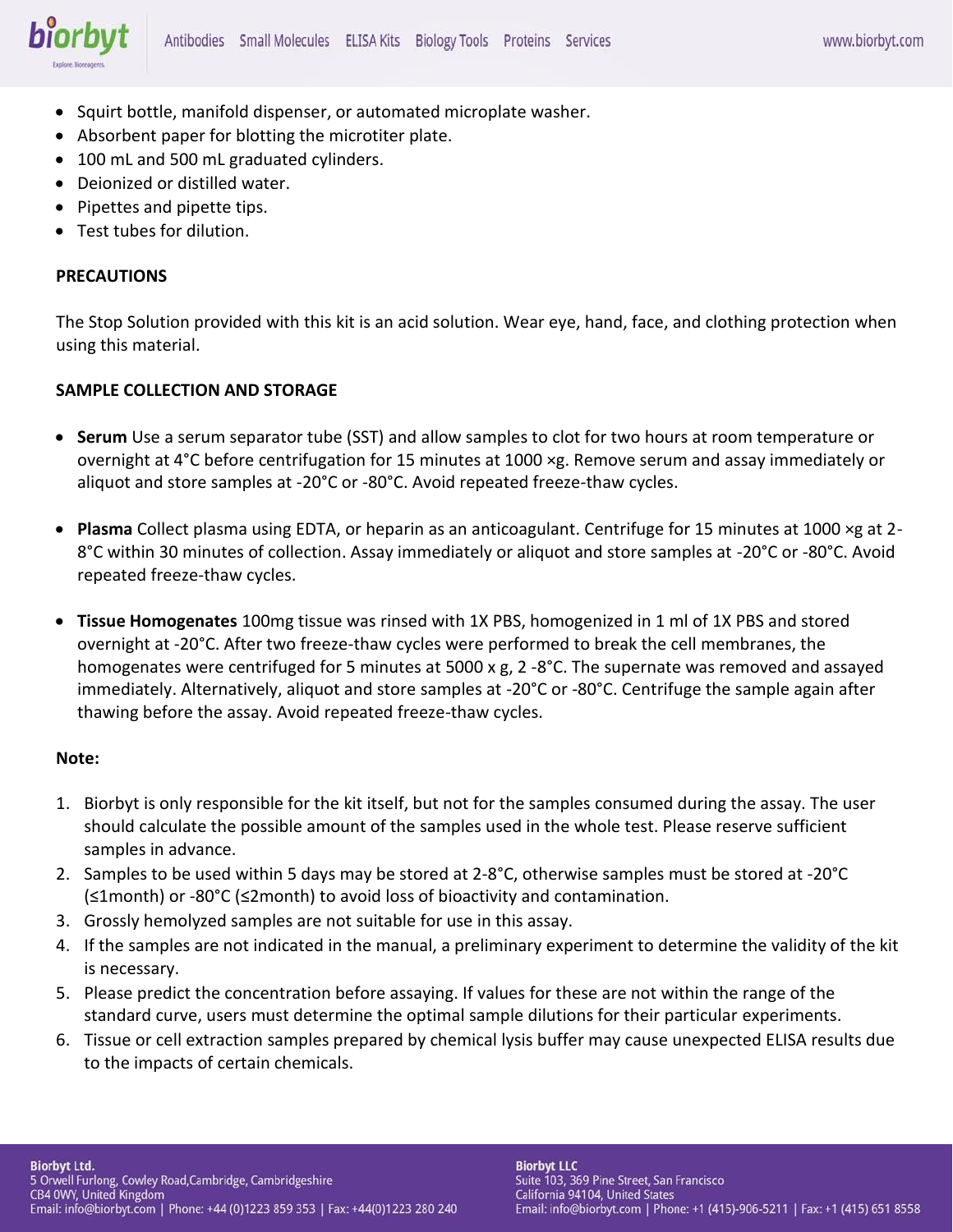

- 7. Owing to the possibility of mismatching between antigen from other resource and antibody used in our kits (e.g., antibody targets conformational epitope rather than linear epitope), some native or recombinant proteins from other manufacturers may not be recognized by our products.
- 8. Influenced by the factors including cell viability, cell number and also sampling time, samples from cell culture supernatant may not be detected by the kit.
- 9. Fresh samples without long time storage are recommended for the test. Otherwise, protein degradation and denaturalization may occur in those samples and finally lead to wrong results.

### **REAGENT PREPARATION**

### **Note:**

- **Kindly use graduated containers to prepare the reagent.**
- Bring all reagents to room temperature (18-25°C) before use for 30min.
- Distilled water is recommended to be used to make the preparation for reagents. Contaminated water or container for reagent preparation will influence the detection result.

**Wash Buffer(1x)-** If crystals have formed in the concentrate, warm up to room temperature and mix gently until the crystals have completely dissolved. Dilute 15 ml of Wash Buffer Concentrate (20 x) into deionized or distilled water to prepare 300 ml of Wash Buffer (1 x).

## **ASSAY PROCEDURE**

# **Bring all reagents and samples to room temperature before use. Centrifuge the sample again after thawing before the assay. It is recommended that all samples and standards be assayed in duplicate.**

- 1. Prepare all reagents and samples as directed in the previous sections.
- 2. Determine the number of wells to be used and put any remaining wells and the desiccant back into the pouch and seal the ziploc, store unused wells at 4°C.
- 3. Set a **Blank** well without any solution.
- 4. Add 50μl of **Standard** or **Sample** per well. Standard need test in duplicate.
- 5. Add 50μl of **HRP-conjugate** to each well (not to Blank well), then 50μl **Antibody** to each well. Mix well and then incubate for 1 hour at 37°C.
- 6. Aspirate each well and wash, repeating the process two times for a total of three washes. Wash by filling each well with **Wash Buffer** (200μl) using a squirt bottle, multi-channel pipette, manifold dispenser, or auto washer, and let it stand for 10 seconds, complete removal of liquid at each step is essential to good performance. After the last wash, remove any remaining Wash Buffer by aspirating or decanting. Invert the plate and blot it against clean paper towels.
- 7. Add 50μl of **Substrate A** and 50μl of **Substrate B** to each well, mix well. Incubate for 15 minutes at 37°C. Keeping the plate away from drafts and other temperature fluctuations in the dark.
- 8. Add 50μl of **Stop Solution** to each well, gently tap the plate to ensure thorough mixing.
- 9. Determine the optical density of each well within 10 minutes, using a microplate reader set to 450 nm.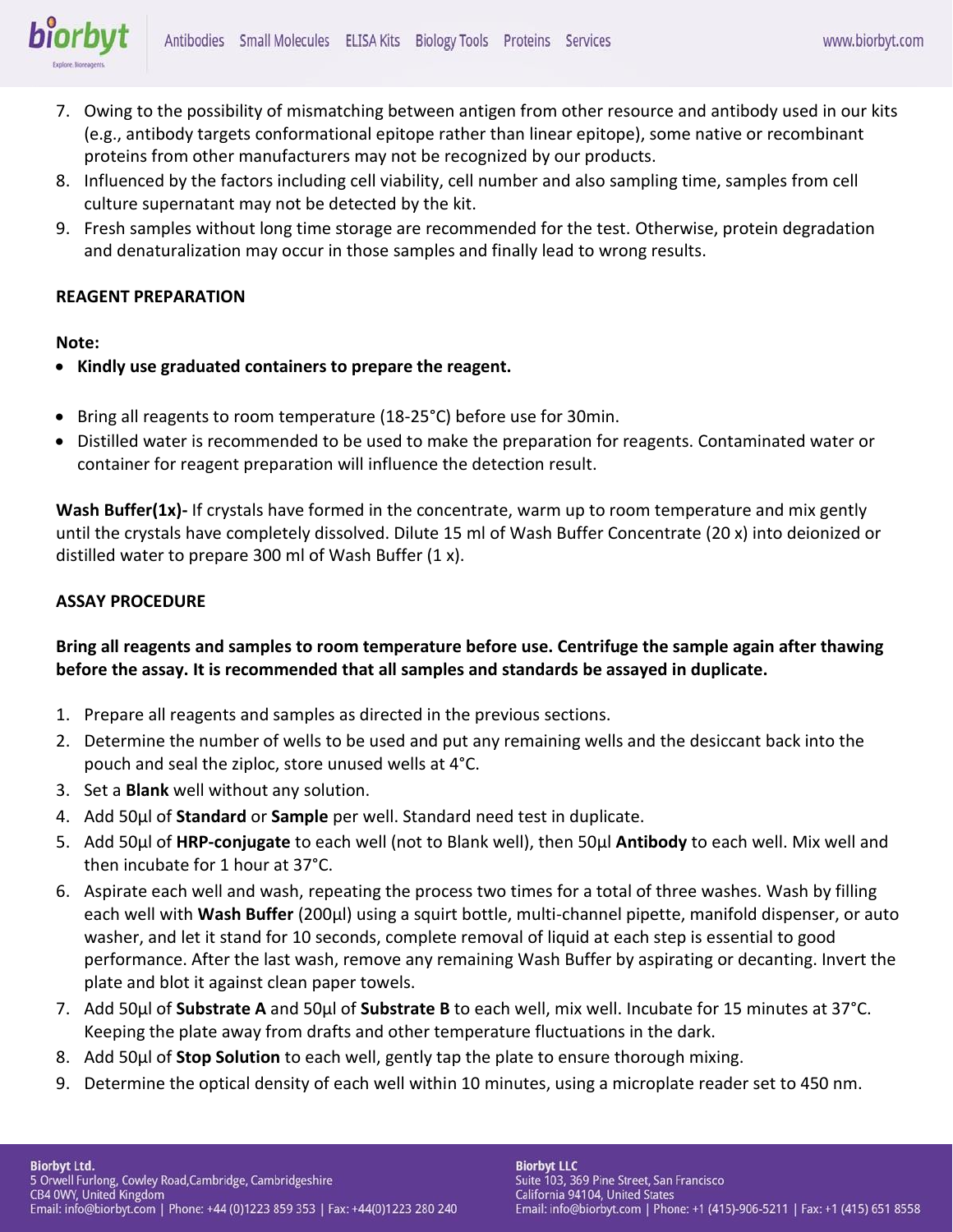

Note:

- 1. The final experimental results will be closely related to validity of the products, operation skills of the end users and the experimental environments.
- 2. Samples or reagents addition: Please carefully add samples to wells and mix gently to avoid foaming. Do not touch the well wall as possible. For each step in the procedure, total dispensing time for addition of reagents or samples to the assay plate should not exceed 10 minutes. This will ensure equal elapsed time for each pipetting step, without interruption. Duplication of all standards and specimens, although not required, is recommended. To avoid cross-contamination, change pipette tips between additions of each standard level, between sample additions, and between reagent additions. Also, use separate reservoirs for each reagent.
- 3. Incubation: To ensure accurate results, proper adhesion of plate sealers during incubation steps is necessary. Do not allow wells to sit uncovered for extended periods between incubation steps. Once reagents have been added to the well strips, DO NOT let the strips DRY at any time during the assay. Incubation time and temperature must be observed.
- 4. Washing: The wash procedure is critical. Complete removal of liquid at each step is essential to good performance. After the last wash, remove any remaining Wash Solution by aspirating or decanting and remove any drop of water and fingerprint on the bottom of the plate. Insufficient washing will result in poor precision and falsely elevated absorbance reading. When using an automated plate washer, adding a 10 second soak period following the addition of wash buffer, and/or rotating the plate 180 degrees between wash steps may improve assay precision.
- 5. Controlling of reaction time: Observe the change of color after adding Substrates (e.g. observation once every 10 minutes). Substrates should change from colorless or light blue to gradations of blue. If the color is too deep, add Stop Solution in advance to avoid excessively strong reaction which will result in inaccurate absorbance reading.
- 6. Substrates are easily contaminated. Substrates should remain colorless or light blue until added to the plate. Please protect it from light.
- 7. Stop Solution should be added to the plate in the same order as the Substrates. The color developed in the wells will turn from blue to yellow upon addition of the Stop Solution. Wells that are green in color indicate that the Stop Solution has not mixed thoroughly with the Substrates.